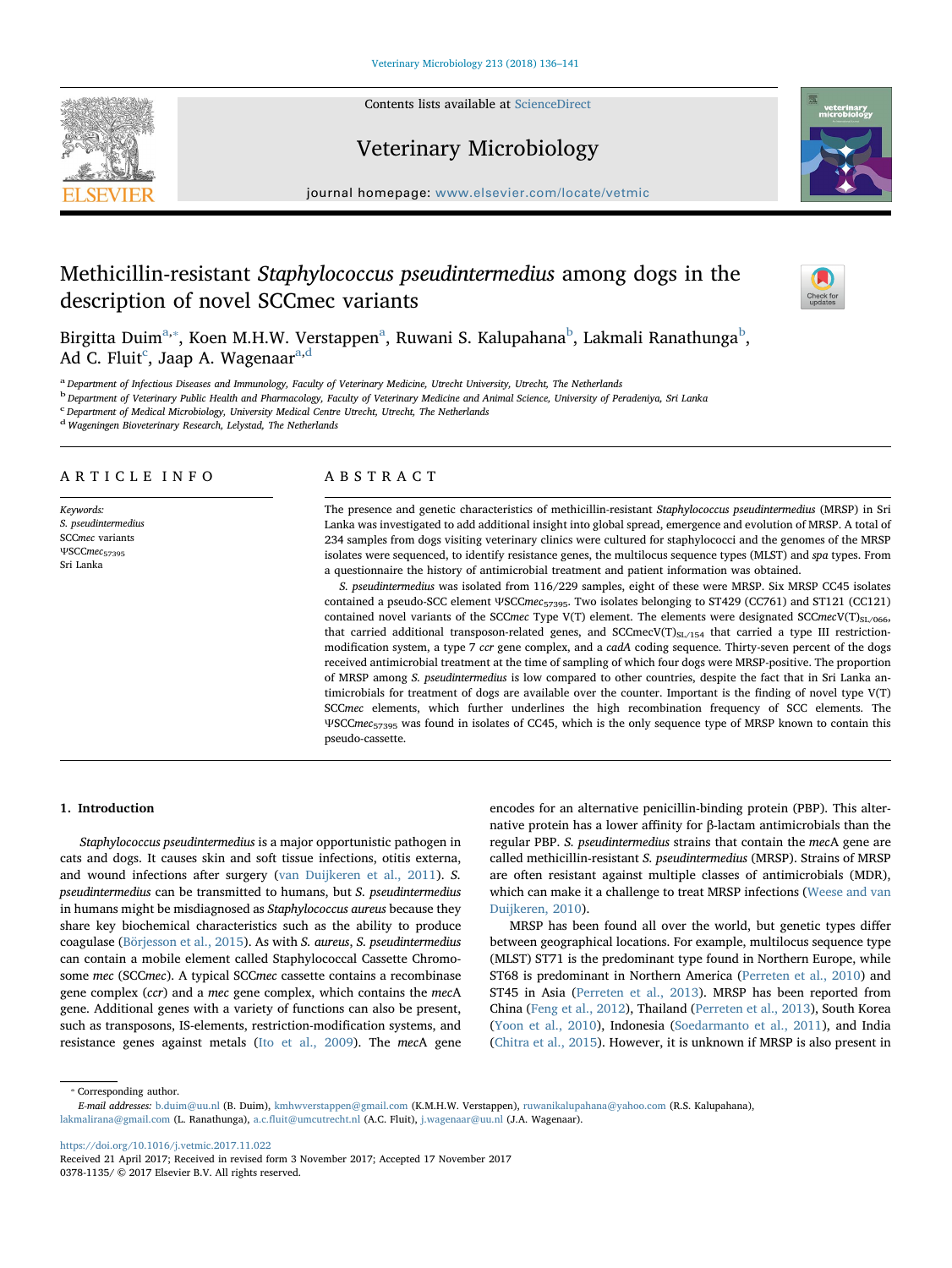#### Sri Lanka.

In Sri Lanka, there is no surveillance for antimicrobial resistance among bacteria or antimicrobial usage and professional oversight for antimicrobial use is often lacking in humans and animals. The aim of this study was to obtain information about the molecular epidemiology of MRSP associated with carriage and infections in dogs in Sri Lanka.

#### 2. Materials and methods

## 2.1. Sampling

Samples were obtained in March 2014 from dogs attending veterinary clinics (primary healthcare clinics, private veterinary clinics, veterinary hospital, veterinary teaching hospital) in regions of Peradeniya and Colombo in Sri Lanka. Samples were obtained from either skin lesions (if present), the groin, or the ear using a dry swab (one swab per dog). Approval for this study was obtained from the Ethics Committee of the Faculty of Veterinary Medicine and Animal Science at the University of Peradeniya, as discussed in their meeting on 28th February 2014. For every dog a short questionnaire was filled in by the veterinarian and the dog owner. The following parameters were recorded: name of the dog, age, sex, reason for visiting the veterinary clinic, if the dog was on antimicrobial treatment at the time of sampling, and antimicrobials used for treatment. If the dog did not receive antimicrobial treatment at the time of sampling it was asked when the last antimicrobial treatment was applied.

#### 2.2. Sample analysis

As described before, [\(Laarhoven et al., 2011\)](#page-5-10) samples were cultured overnight (O/N) in Mueller Hinton Broth (MH; Oxoid, the Netherlands) with 6.5% NaCl on the day of sampling and subcultured on Colombia agar with 5% sheep blood (BA) to isolate all S. pseudintermedius. Besides plating on BA, the MH enrichment was also subcultured in Phenol Red Mannitol broth (PMB; Oxoid) with aztreonam (75 mg/L) and ceftizoxime (5 mg/L), both from Sigma Aldrich, the Netherlands to select for MRSP. After O/N incubation, PMB was also subcultured on BA. Colonies on BA (after MH and after PMB) that were suspected to be S. pseudintermedius were subcultured on fresh BA and tested by Gram stain, mannitol fermentation and coagulase tube test and stored at −80 °C in nutrient broth (Oxoid) with 15% glycerol. Suspected isolates were shipped to the Netherlands (frozen on dry ice) and confirmed by MALDI-TOF MS (Bruker, Germany) and mecA PCR [\(Francois et al.,](#page-5-11) [2003\)](#page-5-11).

## 2.3. Whole genome sequencing

All isolates that were confirmed as MRSP were genotyped using whole genome sequencing (WGS). DNA was isolated with the Ultra

#### <span id="page-1-0"></span>Table 2

Genotypic characteristics of the MRSP isolates.

Clean Microbial DNA isolation kit (Mo-Bio, Carlsbad CA, U.S.A.) with additional external lysis with achromopeptidase (Sigma Aldrich). MiSeq sequencing (Illuminia, San Diego, California, USA) was performed at the Utrecht Sequencing Facility (UMC Utrecht, the Hubrecht Institute and Utrecht University, the Netherlands). Reads were assembled into a scaffold genome consisting of contigs using SPAdes v3.1.1 [\(Bankevich](#page-5-12) [et al., 2012](#page-5-12)). Genome sequences were deposited in GenBank under accession numbers listed in [Table 2](#page-1-0). Allele sequences for MLST were extracted using BLASTN and the STs were identified as described previously ([Solyman et al., 2013\)](#page-5-13). Clonal Complexes were assigned using the pubMLST Burst analysis [\(https://pubmlst.org](https://pubmlst.org)). The sequences encoding protein A were also extracted using BLASTN and used for spatyping ([Moodley et al., 2009\)](#page-5-14). Acquired resistance genes were identified using the ResFinder and CARD databases (accessed on August 2017) ([Jia et al., 2017; Zankari et al., 2012](#page-5-15)) The single nucleotide polymorphisms (SNPs) in the core genome sequences were compared using parsnp v1.2 (19) and visualised using TreeViewX. The genome sequence of strain ED99 (GenBank accession CP002478) was used as a reference.

#### 2.4. Identification of SCCmec elements in MRSP

Contigs associated with SCCmec were extracted from the genome sequence and annotated using Prokka ([Seemann, 2014\)](#page-5-16). SCCmec-types were assigned based on the presence of elements as described in the guidelines [\(Ito et al., 2009\)](#page-5-2), and aligned with the reference SCCmec sequences using ACT v13.0.0. Only for isolate SL/154 the reads belonging to the SCCmec region could not be automatically combined into one contig that spanned the entire SCCmec element. Therefore, the contig order was confirmed by primer walking and Sanger sequencing from the mecA gene to maoC. Sanger sequencing reads were aligned using BioNumerics v7.5 and had a read coverage between 4 and 8 x using different primer sets. Comparative analysis of the final SCCmec assemblies was performed using Geneious vs. 9.0.2 (Biomatters Ltd., NZ). A figure of SCCmec sequence comparisons using SCCmec type V(T) (GenBank accession ERR175868) as reference, was produced using EasyFig v2.2.2 [\(Sullivan et al., 2011](#page-5-17)).

### 3. Results

A total of 234 dogs were sampled during a study in the regions of Peradeniya ( $n = 217$ ) and Colombo ( $n = 17$ ) in 2014. Five of these dogs were excluded due to lack of information. From dogs of 9 veterinary hospitals a total of 229 samples were obtained that were divided in three groups: 39 dogs included for vaccination were considered as healthy dogs, 190 dogs with clinical infections of which 16 could be associated with S. pseudintermedius infections, based on their clinical manifestations ([Table 1\)](#page-2-0). The mean and median age of the dogs were 38.8 and 24.0 months, respectively (ranging from 2 weeks to 14 years).

|                |            |        | <b>MLST</b> | spa type | <b>SCCmec</b>                   | <b>GenBank Accession</b><br>No. | Resistance genes |                                 |                    |                  |        |        |        |        |            |        |
|----------------|------------|--------|-------------|----------|---------------------------------|---------------------------------|------------------|---------------------------------|--------------------|------------------|--------|--------|--------|--------|------------|--------|
| Strain numbers |            | mecA   |             |          |                                 |                                 | blaZ             | $aac(6')$ -Ie-<br>$aph(2")$ -Ia | aph<br>$(3')$ -III | ant<br>$(6)$ -Ia | sat-4  | erm(B) | dfrG   | tet(M) | cat(pC221) |        |
|                | 14S02752-1 | SL/066 | ST 429      | t75      | SCCmecV(T) <sub>SL/066</sub>    | MOMO00000000                    | $+$              | $^{+}$                          | $^{+}$             | $+$              | $\pm$  |        |        |        |            |        |
|                | 14S02760-1 | SL/076 | ST 45       | t09      | ΨSCCmec <sub>57395</sub>        | MOMP00000000                    | $+$              | $+$                             | $^{+}$             | $+$              | $+$    | $+$    | $\div$ | $+$    | $\div$     | $\pm$  |
|                | 14S02692-1 | SL/085 | ST 45       | t09      | ΨSCCmec <sub>57395</sub>        | MONB00000000                    | $+$              | $^{+}$                          | $^{+}$             | $+$              | $+$    | $+$    | $\pm$  | $+$    | $^{+}$     | $\pm$  |
|                | 14S02708-1 | SL/094 | ST 45       | t09      | ΨSCCmec <sub>57395</sub>        | MONC00000000                    | $+$              | $^{+}$                          | $^{+}$             | $^{+}$           | $^{+}$ | $^+$   | $\div$ | $+$    | $^{+}$     | $^{+}$ |
|                | 14S02884-1 | SL/114 | ST 282      | t09      | ΨSCCmec <sub>57395</sub>        | MOND00000000                    | $+$              | $^{+}$                          | $^{+}$             | $+$              | $^{+}$ | $+$    | $^{+}$ | $+$    | $^{+}$     | $\pm$  |
|                | 14S02826-1 | SL/152 | ST 282      | No spa   | <b>VSCCmec</b> <sub>57395</sub> | MONE00000000                    | $+$              | $^{+}$                          | $^{+}$             | $+$              | $^{+}$ |        | $^{+}$ | -      | $\div$     | $\pm$  |
|                |            | SL/154 | ST 121      | t06      | SCCmecV(T) <sub>SL/154</sub>    | MONF00000000                    | $+$              | $^{+}$                          | $^{+}$             | $+$              | $^{+}$ | $\pm$  | $\div$ | $+$    | $^{+}$     | $^{+}$ |
|                | 14S02854-1 | SL/164 | ST 282      | t72      | ΨSCCmec <sub>57395</sub>        | MONG00000000                    | $+$              |                                 | $^{+}$             | $^{+}$           | $^{+}$ |        |        | $^{+}$ |            | $\pm$  |
|                |            |        |             |          |                                 |                                 |                  |                                 |                    |                  |        |        |        |        |            |        |

Antimicrobial resistance genes: aac(6')-Ie-aph(2")-Ia, aph(3')-III, and ant(6)-Ia, aminoglycosides resistance; blaZ and mecA, beta-lactam resistance; sat-4, streptothricin resistance; tet(M), tetracycline resistance; cat(pC221), chloramphenicol resistance; erm(B), macrolide resistance; dfrG, trimethoprim resistance.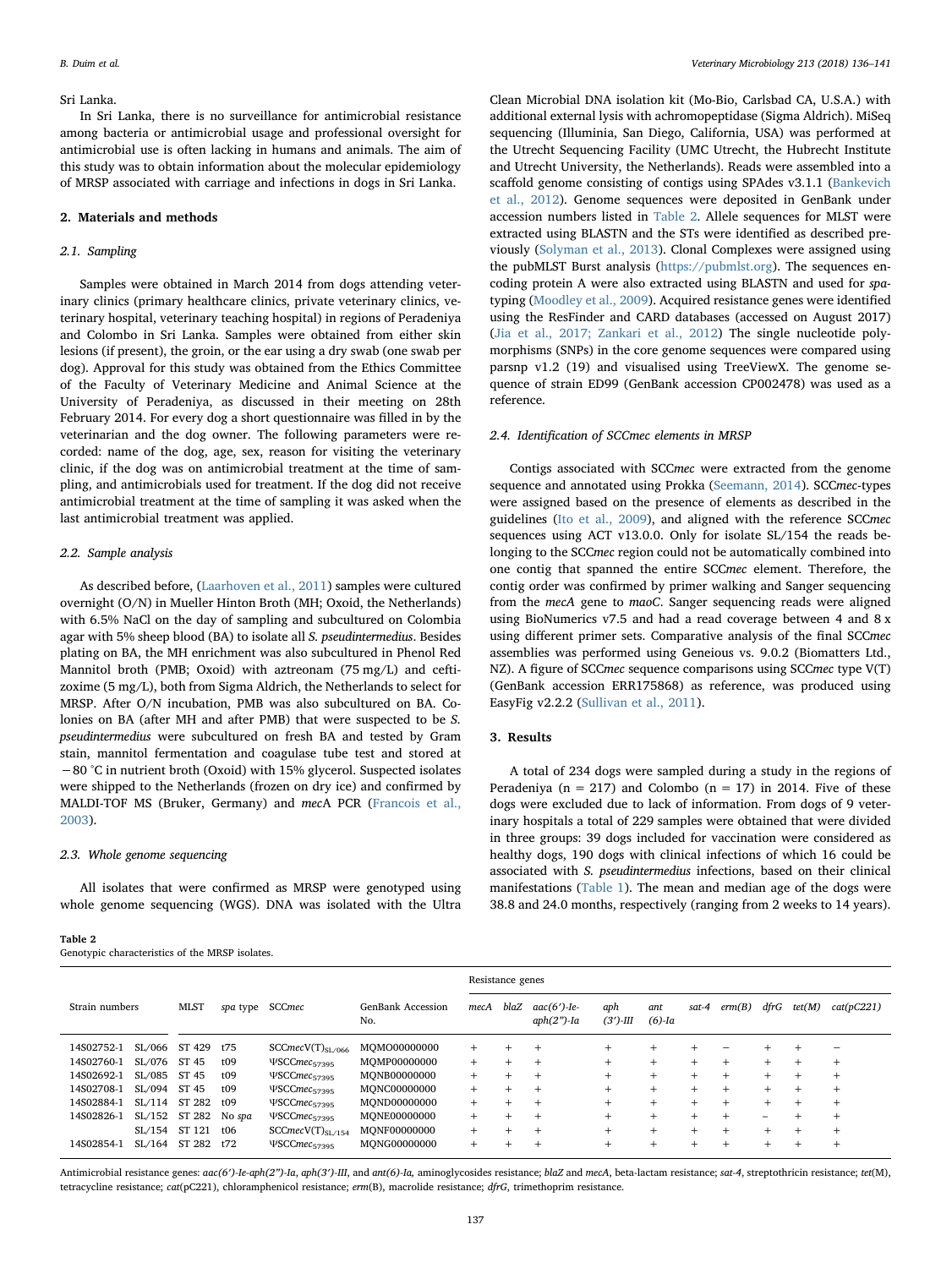<span id="page-2-0"></span>

|--|--|

|  | S. pseudintermedius strains isolated from dogs in Sri Lanka. |  |  |  |  |  |  |  |
|--|--------------------------------------------------------------|--|--|--|--|--|--|--|
|--|--------------------------------------------------------------|--|--|--|--|--|--|--|

| veterinary hospitals ( $n = 9$ ) patient<br>inclusion | no. samples | sources                                                                               |          | no. MSSP | % MSSP positive | no. MRSP <sup>a</sup> | % MRSP/<br><b>MSSP</b> | % MRSP              |
|-------------------------------------------------------|-------------|---------------------------------------------------------------------------------------|----------|----------|-----------------|-----------------------|------------------------|---------------------|
|                                                       |             |                                                                                       | pos      | neg      |                 |                       |                        |                     |
| vaccination (healthy)<br>clinical                     | 39<br>174   | ear (n = 25), skin (n = 14)<br>ear (n = 67), skin (n = 98), skin lesions<br>$(n = 9)$ | 21<br>85 | 18<br>89 | 53.8<br>48.9    | 0<br>∍                | $\bf{0}$<br>8.2        | $\mathbf{0}$<br>4.0 |
| non-clinical potential MSSP/MRSP                      | 16          | ear ( $n = 10$ ), skin ( $n = 3$ ), skin lesions<br>$(n = 3)$                         | 10       | 6        | 62.5            |                       | 10.0                   | 6.25                |
| Total                                                 | 229         |                                                                                       | 116      | 113      | 50.7            | 8                     | 7.6                    | 3.5                 |

MSSP; methicillin-susceptible S. pseudintermedius, MRSP; methicillin-resistant S. pseudintermedius.

<span id="page-2-2"></span> $a$  The number of S. pseudintermedius strains that were MRSP.

All samples were processed on the day of collection and S. pseudintermedius was isolated from 116/229 (50.7%) samples, of which 8 isolates were MRSP in 3.5% of the samples ([Table 1](#page-2-0)). No MRSP was isolated from dogs that attended the hospitals for vaccination. From these dogs 53.8% carried S. pseudintermedius. There were 16 dogs with clinical symptoms that are often associated with S. pseudintermedius infections (otitis, dermatitis or pyoderma or previously S. pseudintermedius positive). Of these dogs 10 were positive for S. pseudintermedius, of which one was MRSP. This number of isolated MSSP was not significantly different from the number of MSSP isolated from healthy dogs. The total proportion of MRSP among S. pseudintermedius was 7.6%.

### 3.1. Genetic characteristics of MRSP isolates

Whole genome sequencing of the eight MRSP isolates showed that six isolates belonged to CC45 with ST45 and ST282 (a single locus variant of ST45 with one nucleotide difference in the tuf gene) [\(Duim](#page-5-18) [et al., 2016; McCarthy et al., 2015](#page-5-18)). Of these isolates, three ST45 isolates and one ST282 belonged to spa-type t09, one ST282 isolate belonged to spa-type t72, which is similar to t09 but lacks the −13-03 repeats and for one ST282 isolate no spa-type could be assigned because the sequence was not present in the genome sequence [\(Table 2](#page-1-0)). The remaining two strains belonged to ST121 (CC121) and ST429 (CC761) with spa-types t06 and t75 respectively. Spa-type t75 is similar to t06, except for an insert with additional  $-[03]_4$ -34- repeats. The parsnpanalysis of the core genomes corroborated the results of the MLST, as displayed in [Fig. 1,](#page-2-1) the core genome of the ST45-isolates were highly similar, with the ST282-isolates (CC45) as nearest neighbours.

All isolates contained genes encoding antimicrobial resistance to multiple classes of antimicrobials. All the isolates carried  $aac(6')$ -Ie-aph  $(2<sup>n</sup>)$ -Ia, aph $(3')$ -III, and ant $(6)$ -Ia genes encoding resistance to aminoglycosides; blaZ and mecA encoding resistance against beta-lactams; tet(M) encoding resistance against tetracyclines; and sat-4 involved in streptothricin resistance. The genes cat(pC221), encoding resistance against chloramphenicol; and erm(B), encoding resistance against macrolides, lincosamides and streptogramin B antimicrobials, were detected in all isolates except strain SL/066. The dfrG gene encoding resistance to trimethoprim was detected in all isolates except in strain SL/152 ([Table 2\)](#page-1-0).

## 3.2. Distribution of SCCmec elements and identification of novel variants

The MRSP CC45 isolates (SL/076, SL/085, SL/094, SL/114, SL/152, and SL/164) contained the pseudo-SCCmec element ΨSCCmec<sub>57395</sub>, which was previously described in MRSP isolates from Thailand and Israel [\(Perreten et al., 2013](#page-5-5)). This SCCmec element contains a class C1 mec gene complex (mecA gene and two IS431 elements in the same direction), cadmium, arsenic, and copper resistance genes, but no ccr genes.

Isolates SL/066 and SL/154 contained novel SCCmec variants that

<span id="page-2-1"></span>

Fig. 1. Non-rooted neighbour-joining tree of the parsnp-comparison of MRSP genomes. The genome of S. pseudintermedius strain ED99 was added as reference. The accession numbers of the genomes are listed in [Table 1.](#page-2-0)

shared the highest homology with the sequence of the SCCmec Type V (T) element described for MRSP strain 23929 from Ireland [\(McCarthy](#page-5-19) [et al., 2015](#page-5-19)). This Type V(T) element of 56,986 bp carried a type II restriction-modification system, CRISPR-cas complex, two ccrC8 genes, and a class C2 mec gene complex. The structures of the identified SCCmec elements were highly similar to this element as shown in [Fig. 2](#page-3-0). The nucleotide sequences at the left and right chromosomal junctions of all three elements were similar and were demarcated by direct repeats. At the left the integration site sequence of the SCCmec element was downstream of orfX, and at the right end the elements were demarcated by direct repeats upstream of CRISPR-cas sequences and two genes encoding hypothetical proteins ([Fig. 2\)](#page-3-0). The SCCmec element of isolate SL/154 was 57,051 bp in size and contained directly downstream of the OrfX integration site, a type III restriction modification system, a ccr gene complex consisting of ccrA1 and ccrB6 (ccr gene complex 7) and carried a cadA gene. Although the right end of the sequence carrying the CRISPR-cas region was highly similar to the SCCmec type V(T) element, a reverse transcriptase gene was inserted in the maoC gene, located 1618 bp upstream of mecA [\(Fig. 2\)](#page-3-0). This SCCmec type was designated SCCmec Type V(T) $_{\rm SL/154}$ . The SCCmec element of strain SL/066 contained between  $orfX$  and the mecA gene open reading frames of hypothetical proteins and coding sequences of transposon-related genes of which the sequence had 85% similarity to the insertion sequence, ISSau5, which has been identified in MRSA252 [\(Holden et al., 2004\)](#page-5-20) ([Fig. 2\)](#page-3-0). This sequence in the element of strain SL/066 also showed 100% similarity with an insertion sequence in the genome of an S. pseudintermedius isolate from a dog in Tennessee in the United States, but this sequence was not annotated and was not flanked by genes related to an SCCmec element (GenBank accession CP015626.1). The right end of the SCCmec element of strain SL/066 was, just as the element of strain SL/154, highly similar to the sequence of the SCCmec V (T) element. This cassette of MRSP strain SL/066 was designated SCCmec  $V(T)_{SL/066}$ .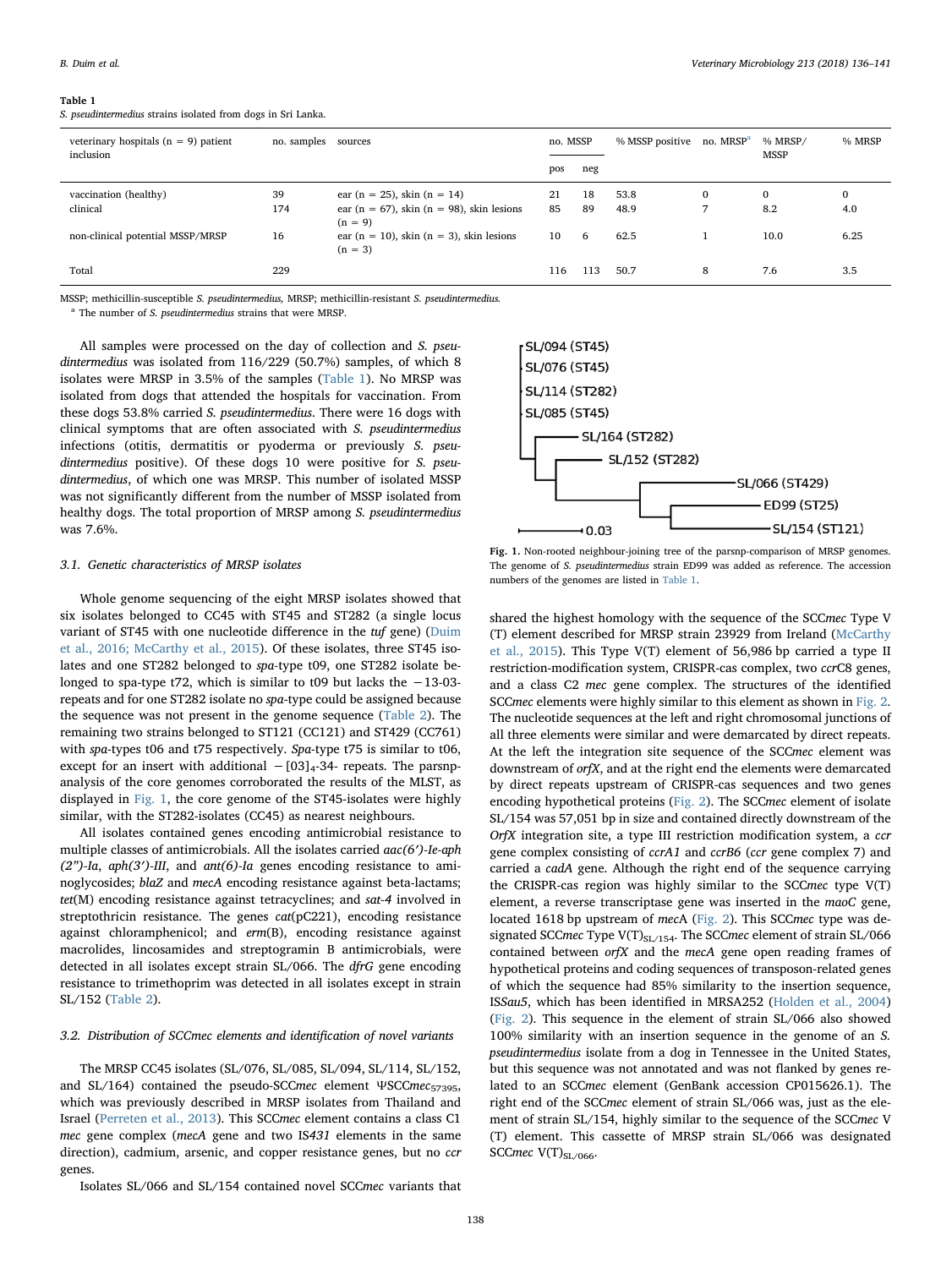<span id="page-3-0"></span>

Fig. 2. Organization of the SCCmec type V(T) elements in S. pseudintermedius. Comparison of the SCCmec type V (T) elements of S. pseudintermedius isolate 23929 (ERR175868), isolate SL/ 154, and isolate SL/066. Sequence identity (homology) is indicated by a colour scale from dark grey (100% identity) to light grey (67% identity) is displayed in the bottom-right corner. MecA is indicated in red; IS431 is shown in yellow, the colour coding of other gene groups is shown in the figure. The figure was drawn using EasyFig. (For interpretation of the references to colour in this figure legend, the reader is referred to the web version of this article.)

## 3.3. Antimicrobial use in dogs

At the time of sampling 82/229 (35.8%) dogs received antimicrobial treatment, 156/229 (62%) received no treatment at the time of sampling. Most dogs received a combination of ceftriaxone and metronidazole at the time of sampling (26/82) [\(Table 3\)](#page-3-1).

sampling, 12 were treated in the six months prior to sampling, one dog was never treated and of 107 dogs it was unknown if they received antimicrobial treatment. However, the data on treatment were insufficient to explore the association between the presence of MRSP and the use of antimicrobials.

Of the 156 dogs that received no antimicrobial treatment at the day of sampling, 22 received their last treatment more than a year prior to sampling, 14 were treated between six months and a year before

# 4. Discussion

Identification of MRSP in dogs in Sri Lanka and the genetic

#### <span id="page-3-1"></span>Table 3

Antimicrobial use at the time of sampling and previous.

|                                                    | Dogs           | No. MSSP positive  | No. MSSP negative | No. MRSP positive |
|----------------------------------------------------|----------------|--------------------|-------------------|-------------------|
| Antimicrobial combination                          | No. Treated    | carriage/ clinical | carriage/clinical | carriage/clinical |
| amoxicillin                                        | 4              | 2/0                | 2/0               |                   |
| $amoxicillin + clavulanic acid$                    | 5              | 3/0                | 2/0               |                   |
| amoxicillin and enrofloxacin (topical)             |                | 0/1                |                   | 0/1               |
| ampicillin                                         |                | -                  | 1/0               |                   |
| cefrimenzole                                       | 4              | 1/0                | 0/3               |                   |
| ceftriaxone                                        | 10             | 3/0                | 2/5               |                   |
| ceftriaxone and metronidazole                      | 26             | 1/13               | 0/12              | 0/1               |
| ceftriaxone and oxytetracycline                    | 3              |                    | 3/0               |                   |
| cephalexin                                         | 3              |                    | 3/0               |                   |
| ciprofloxacin                                      |                | 1/0                |                   |                   |
| clindamycin, metronidazole and doxycycline         |                |                    | 1/0               |                   |
| cloxacillin                                        | $\overline{2}$ | 0/2                |                   | 0/1               |
| cotrimoxazole                                      | 2              | 1/0                | 1/0               |                   |
| doxycycline                                        | $\overline{2}$ | 1/1                |                   | 0/1               |
| doxycycline and cefuroxime                         |                |                    | 1/0               |                   |
| metronidazole                                      | 3              |                    | 3/0               |                   |
| metronidazole and trimethoprim-sulfamethoxazole    |                | 1/0                |                   |                   |
| oxytetracycline                                    | 3              | 1/0                | 2/0               |                   |
| No antimicrobial treatment at the time of sampling | 156            | 6/78               | 0/72              | 0/4               |
| Previous treatment $> 1$ year                      | 22             |                    |                   |                   |
| Previous treatment $> 6$ months                    | 14             |                    |                   |                   |
| Previous treatment $\leq 6$ months                 | 12             |                    |                   |                   |
| No treatment                                       | 1              |                    |                   |                   |
| Unknown previous treatments                        | 107            |                    |                   |                   |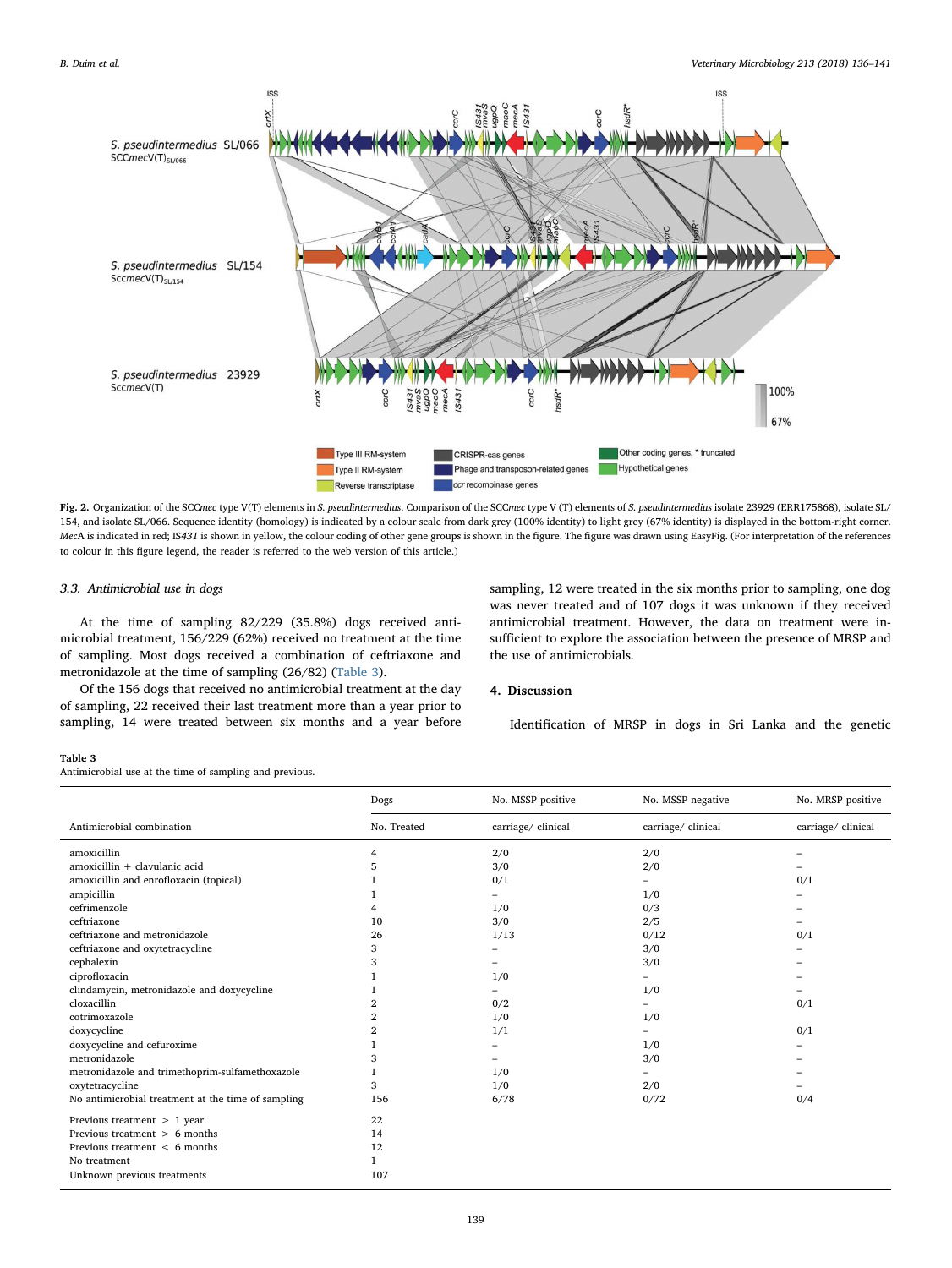characteristics of isolates supports the understanding of the spread of successful resistant clones. In this study six of the eight identified MRSP isolates belonged to CC45. This clonal complex is a successful clone in Asia, of which strains have been shown to carry the pseudo-SCCmec element ΨSCCmec<sub>57395</sub> ([Perreten et al., 2013\)](#page-5-5). The CC45 isolates from Sri Lanka were all carrying this pseudo-SCCmec element, that could suggest that the isolates carrying this element arose from a common ancestor, and may have been introduced in Sri Lanka from other countries. From the clonal distribution of CC45 ΨSCCmec<sub>57395</sub> it seems unlikely that strains evolved independently in Sri Lanka through horizontal transfer and recombination. Introduction of strains from other countries seems plausible and is in accordance with the hypothesis described by Perreten et al. Analysis of SNPs in the core genome showed that four CC45 isolates contain identical polymorphisms, and that two CC45 isolates contained more SNPs that diverged them into a different sequence type (ST282) with divergent spa-types (t72 and no spa-type) ([Fig. 1\)](#page-2-1). Strains without spa gene have been described before in South China ([Feng et al., 2012\)](#page-5-6), the Netherlands [\(Laarhoven et al.,](#page-5-10) [2011\)](#page-5-10), Israel and Thailand ([Perreten et al., 2013](#page-5-5)). The two dogs from which these isolates were recovered were from different towns, so it is unlikely that they both have a recent common source for this strain, and is it likely that these isolates diverged from ST45 after the integration of ΨSCCmec57395. Unfortunately are genome sequences of CC45 S. pseudintermedius strains from other countries not available for accurate estimation of the evolution and dissemination of MRSP CC45.

Characterisation of the SCCmec elements showed two novel variants of the SCCmec V(T) element. This element was originally described in community-associated methicillin-resistant S. aureus (CA-MRSA) from Taiwan (now designated SCCmec type VII in S. aureus) and is characterized by a class C2 mec gene complex flanked with two copies of IS341 elements and a ccrC gene complex ([Boyle-Vavra et al., 2005;](#page-5-21) [Takano et al., 2008\)](#page-5-21). In S. pseudintermedius the SCCmec type V(T) element has been identified in isolates from dogs in the USA and Ireland ([Black et al., 2009; McCarthy et al., 2015\)](#page-5-22). In contrast to the SCCmec type V(T) and type V(5C2&5) in MRSA, that often carry other resistance genes and genes related to the detoxification of heavy metals, the SCCmec type V(T) in MRSP carries a CRISPR-cas region ([Li et al., 2011;](#page-5-23) [McCarthy et al., 2015](#page-5-23)). At the time of writing only five SCCmec elements were identified in MRSP, but variants unique to this species have been identified [\(Chanchaithong et al., 2016](#page-5-24)). Isolate SL/154 contained a SCCmec V(T) related element with an additional sequence that resembles an SCC element containing a ccr gene complex, but without a mec gene complex [\(Fig. 2\)](#page-3-0). This may suggest the integration of an SCC element within another SCC element, which has been described before in S. aureus [\(Jansen et al., 2006\)](#page-5-25). This additional sequence in the element of isolate SL/154 contained a type 7 ccr gene complex, which has been described in SCCmec type X [\(Li et al., 2011\)](#page-5-23). Although the type X element also contains a cadmium-resistance gene downstream of the ccr gene complex, this is a cadD resistance gene, while the cadmium resistance gene in isolate SL/154 is a cadA gene ([Crupper et al., 1999;](#page-5-26) [Nucifora et al., 1989](#page-5-26)). Upstream of the ccr gene complex, the SCCmec Type X has the mec gene complex and arsenic resistance genes, which are both not present in the inserted sequence in SL/154. This suggests that the insert in isolate SL/154 is not an insert of a mecA-lacking SCCmec type X, but rather suggest the integration of a combined sequence, or a yet unknown cassette variant. It would require finding additional variants similar to this SCC to elucidate the origin of this recombinant sequence.

All the MRSP isolates from dogs in Sri Lanka carried multiple resistance genes. The beta-lactam resistance gene mecA, the aminoglycoside resistance genes aac(6′)-Ie-aph(2")-Ia, aph(3′)-II and ant(6)-Ia, the streptothricin resistance gene sat-4, and the tetracycline resistance gene tet(M) were present in all strains. This is a common resistance gene profile in CC45 MRSP isolates in Thailand and China [\(Chanchaithong](#page-5-27) [et al., 2014; Feng et al., 2012; Perreten et al., 2013](#page-5-27)), but is also common in Europe and North America, in CC45 strains and in strains belonging

to other STs [\(Duim et al., 2016; Perreten et al., 2010\)](#page-5-18). In addition, 7 strains in Sri Lanka carried the trimethoprim resistance gene dfrG, the macrolide resistance gene  $erm(B)$ , or the chloramphenicol resistance gene cat(pC221). These resistance genes have also been detected in strains from Thailand and China [\(Chanchaithong et al., 2014; Feng](#page-5-27) [et al., 2012; Perreten et al., 2013](#page-5-27)). These studies included isolates from healthy and diseased dogs similar as the studied Sri Lankan isolates, but our study showed that most of the dogs that were considered healthy, carried MSSP but no MRSP. The proportion of MRSP among S. pseudintermedius isolates was 7.6%, which is similar to the long-term proportion of around 7% that has been identified in the Netherlands in recent years ([Duim et al., 2016\)](#page-5-18). However, in Finland a proportion of 11.5% was found in screening dogs in 2015 [\(Grönthal et al., 2017](#page-5-28)), and in a study among dogs visiting a Japanese Veterinary Clinic an MRSP prevalence of 30% was found [\(Sasaki et al., 2007\)](#page-5-29). As in our study only one swab per dog was analysed, is it possible that the identified MRSP proportion in Sri Lanka may be underestimated. Furthermore, may the differences in MRSP proportion reflect geographical differences, but may also result from differences in the study population, as MRSP is recognized as nosocomial pathogen in veterinary clinics. It anyhow underlines that multidrug-resistant MRSP strains disseminate worldwide.

Of the dogs 35.8% received antimicrobial treatment at the time of sampling. Many dogs were treated with ceftriaxone, a drug that should be administered parenterally for several days. It most likely was used for treatment of an outbreak with diarrhoea (personnel communication), that might have been the reason for visiting the clinic on the day of sampling. The other antimicrobials that were frequently used was a combination of ceftriaxone and metronidazole. In a study in the United Kingdom 45.1% of 34,928 dogs visiting 11 veterinary clinics left with a prescription for antimicrobials, but no data was available on how many animals were already on antimicrobial treatment before they attended the clinic [\(Mateus et al., 2011\)](#page-5-30). Documentation about antimicrobial usage and general figures on antimicrobial resistance in companion animals in Sri Lanka are unfortunately not available, but our study showed that use of antimicrobials for treatment of dogs in Sri Lanka was high. In human medicine there is concern about the high level of antimicrobial resistance in Sri Lanka [\(Chandrasiri et al., 2013](#page-5-31)) and given the high use of antimicrobials for treatment of dogs, is monitoring of resistances important.

In conclusion, MRSP is present in dogs in Sri Lanka. We observed clonal dissemination of isolates belonging to CC45 carrying the pseudo-SCCmec element ΨSCCmec<sub>57395</sub>, and identified novel variants of the SCCmec V(T) elements in two strains with unrelated STs. This provides further evidence for the ongoing diversification of MRSP by recombination in the SCCmec element.

# Funding

This work was partially funded by the National Research Council, Sri Lanka (grant no. 14-105).

### Transparency declarations

None to declare.

## Acknowledgements

We thank all veterinary surgeons from the participating veterinary clinics for taking the samples and filling in the questionnaires together with the participants. We are grateful Professor Preeni Abeynayake for making outstanding logistic arrangements during this project. We thank Dr. Aldert Zomer (Utrecht University) for his excellent advice on the sequence analysis.